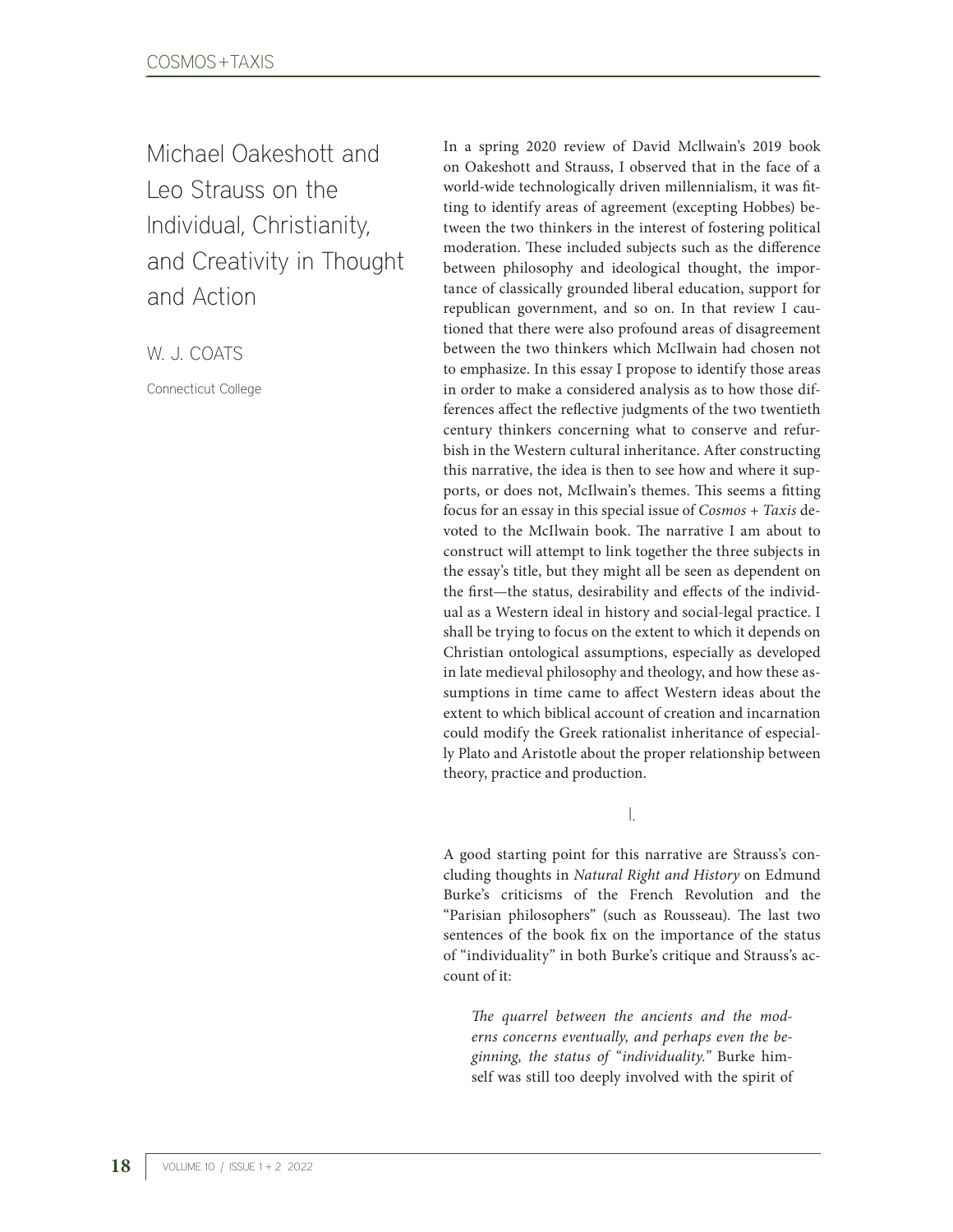'sound antiquity' to allow the concern with individuality to overpower the concern with virtue" (Strauss 1953, p. 323, emphasis added).

Let us look at how Strauss develops this idea in the preceding pages, bearing in mind that Strauss and his students typically have viewed Oakeshott's critique of both ancient and modern rationalism as a variation on Burke.

Two main themes are developed in Strauss's thirty page discussion of the ideas of Edmund Burke (as part of a larger discussion on the "crisis" of modern natural right). One has to do with Burke's account of the meaning of the beautiful and sublime, the other on the limited role of conscious intellect in the establishment of constitutional institutions.

Consider first Strauss's concern with Burke's account of the beautiful and sublime in his book on that subject, Burke's only purely theoretical piece of writing. Strauss's major criticism of Burke's view, which he sees as falling within the British "sensualist" school of Locke and Hume, is its estimation of the limits of "theoretic science," and its separation of sensible beauty from its classical association with virtue, order, proportion, etc.:

*The emancipation of sensible beauty from its traditionally assumed directedness toward intellectual beauty foreshadows . . . a certain emancipation of sentiment and instinct from reason, or a certain depreciation of reason* (Strauss 1953, pp. 312-13, emphasis added).

Strauss goes on to argue that the novelty in Burke's critique of reason reveals itself in the practical implication that constitutions might grow organically, and that the best social order can never be the work of a wise legislator or founder, which is the second Burkean theme Strauss explores in this section.

To summarize the twenty pages of Strauss's analysis of Burke's arguments on the appropriateness of practical wisdom or prudence (over abstract speculation) on political affairs, we might say the following. Although Burke shares with Aristotle recognition of the importance of both prudence and rhetoric in governance and politics, he differs from Aristotle in denying the superiority of the theoretical or philosophic life, operating instead upon more Epicurean assumptions. In Burke's approval of market and other forces in achieving, aggregate, material and social benefits (never intended by any of the particular historical actors) by imputation to these forces, of mysterious, divine providence, Strauss sees "foreshadowed" in Burke the utopian hopes of 19th century progressivism, with all of its "bestial effects" in practice. Strauss calls this process "secularization" or the confused attempt "to integrate the eternal into a temporal context," and says that unawares, Burke (like Kant) is operating on the assumptions of Rousseau's *Second Treatise*, while adding or importing mysterious divine Providence into Rousseau's accidental causation on the genesis of civilization. For Strauss, it is only a short step from there to the eschatological political theories of Marx, once it is decided that the direction of "History" is no longer opaque to the human reason and analysis (Strauss 1953, pp. 312-317). Now this is hardly a novel thesis about the origins of Western millennialism, except that it could more accurately be traced the 17th century Cambridge Platonists who had begun to learn Hebrew and read the "Old Testament" in literal and un-Augustinian ways to divine God's purpose in history to favor the chosen people, and even aid in the realization of divine purposes (which were no longer so mysterious) through political and social action (see Tuveson 1968; see also, Coats 2018, pp. 11-17). But what is the connection between "individuality" and Christianity for *Strauss* since the hope of earthly perfection can be found also in the Hebrew prophets (such as Isaiah) as Strauss well knew? Strauss once said in an exchange with Alexander Kojeve that "modern philosophy is the secular form of Christianity" (Strauss 1959, p. 126). I think what Strauss is saying here is that the biblical emphasis on human beings made in the image of God, with sufficient intelligence and freedom to choose to obey, is only strengthened and exacerbated with baleful political effects in the Christian symbolism of the incarnate *logos*. This occurs over time through (1) its implicit demand for earthly actualization of a perfectionist morality ("Be ye perfect as your Father in heaven"), (2) through its privatizing, so to speak, of God, in each's personal rela-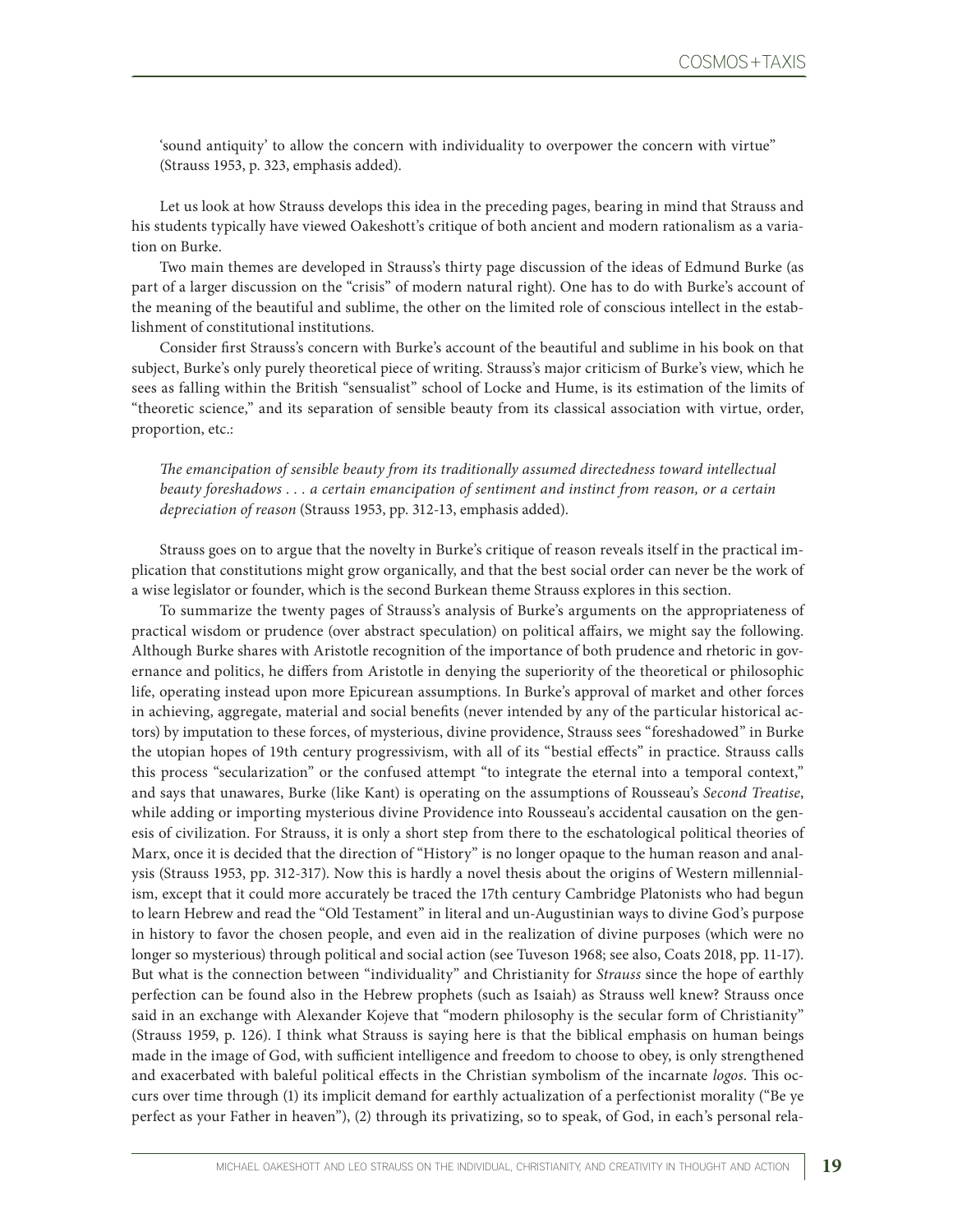tionship with an omniscient God of the conscience who knows every sparrow that falls; and (3) through (see Lobkowicz 1967) the prioritizing of private, individual conscience over a community of status roles, to a much greater extent than in either the Greek *polis* or middle-Eastern tribalism (Jewish and Islamic). (Obviously, these tendencies are only accelerated in Protestantism, and its claim for the "priesthood of all believers.") To return to the issue of "individuality", the implication in Strauss's argument about modernity is that Christianity has accelerated the anarchic tendencies in the *ethos* of individual freedom and choice implicit in the biblical (though not Islamic) sacred teachings about human beings being created in the image of God. This is especially so when combined with the promise of secular thinkers, such as Machiavelli and Locke, to provide for the earthly desires and needs (Plato's appetites) of the great majority of people. In brief, Strauss's fundamental objection to the modern emphasis on individual choice and cultivation of individuality for its own sake, is that it is not sustainable over time. Without the religion which generated it, (which is being undermined by the unwise freedom it engenders), the implication is that an *ethos of civility among individuals* is too process-oriented to defend itself successfully against sophisticated and disciplined forms of modern tribalism (ethno-centrism), better able to contain the anarchic effects of the democratic demand for satisfaction of its felt needs.

Before turning to Oakeshott on these themes there is a third to consider--the status and importance of human creativity in both skill and moral balance. The issue here as I see it, is that Strauss thinks that the idea of human creativity derived from biblical account of creation "from things that were not before" is not only politically dangerous, but a philosophic error as well. In a letter to Eric Voegelin, Strauss says the source of "modern darkness" is in the "creative" conflation of the contemplative, the practical, and the productive lives. (Strauss makes a similar critique in his long review of Collingwood's "historicism," or reliance on the making of other men versus direct philosophic engagement with "the things that are," *a la* Socrates). That is, Strauss thinks it a mistake and confusion to conflate the three lives, and then attempt to theorize about the contingent, changeable aspect of reality. (So much for modern science!) By ignoring the historical Plato's politically reformist side including life-threatening trips to Sicily to convert a tyrant to philosophy, Strauss thought his ironic Plato had managed to keep the three lives separate. (Although even here there are problems--consider the cycle of regimes in *The Republic*, a theoretical account of constitutional change, and, hence, merely opinion, not knowledge?) Strauss traces this error especially to the Renaissance thinker, Machiavelli, in the exclusive focus of his political science on efficient causality in the interest of certainty and control, in advance of modern science. (Although one can find the attempt at theorizing the contingent or mutable in medieval writers such as Avicenna and Duns Scotus).2 Strauss, also, never distinguishes between craft (*techne*) and creation, treating both as simply "making"; nor does he find notable the distinction of Maimonides between *creation ex nihilo* and Plato's cosmic craftsman in *The Timaeus*. So, as we shall see momentarily, Strauss and Oakeshott are miles apart on the bases for practical and productive skill as well as the bases for a balanced morality, with Oakeshott seeing the genesis of modern and millennialist ideology in rationalist overreaching and a failure to appreciate the creative structure of experiential reality.

II.

It makes sense in Oakeshott's case to begin with his account of the structure of experiential reality and work our way back to his views on the individual and individuality and Christianity (which he views as a civilization). Unlike Oakeshott, one rarely finds in Strauss even a brief ontological analysis; he views almost every issue--religious, moral, philosophic--through a political lens, a perspective he says curiously he adopted from the Platonic Socrates (who *does* engage in purely ontological and epistemological analysis in certain Platonic dialogues).

Arguably, the unifying perspective in Oakeshott's corpus is a view about the creative or poetic structure, of experiential reality. This view is implicit in *Experience and Its Modes* (1933) and modified and clarified in *The Voice of Poetry in the Conversation of Mankind* (1959). It becomes the basis for Oakeshott's cri-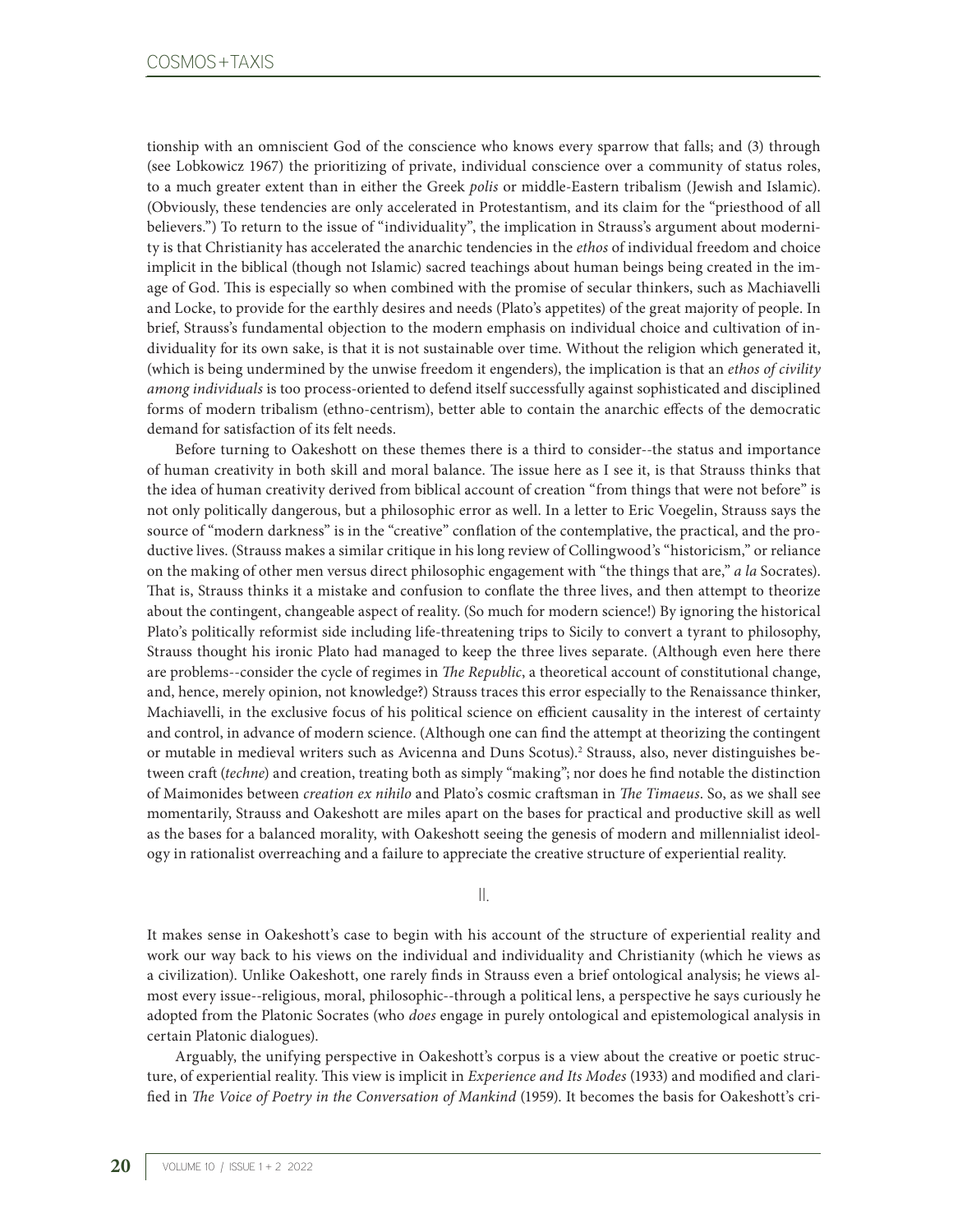tique of modern rationalism in politics; morality and religion. Let us try to summarize it briefly without distortion.

In *Experience and Its Modes*, Oakeshott presents a rather original account of various "modalities" of experience, saliently, historical, scientific and practical. His view is that each settled pattern of experience (all we have) arises in a similar (and universal) fashion with the form (how) and content (what) of activity arising simultaneously and conditioning one another reciprocally, with neither more essential than the other. To say this differently, every settled pattern of human activity is created in the interplay between a distinctive method and a distinctive subject matter. For example, the historical past, created on the methodical principle of contiguity, is not the same as the practical past, created on the principle of desire and aversion, and it is a category error to attempt to apply conclusions achieved in one such modality of experience to another, because there is no realist "it" out there for Oakeshott (Oakeshott 1933, p. 31). Each method creates or "is correlative to" its distinct subject matter. In the long 1959 essay, "The Voice of Poetry in the Conversation Mankind" Oakeshott modified his earlier view that artistic or aesthetic experience was a form of practical experience, and in fact constituted a separate and distinct modality of experience based on the principle of "contemplative delight" (all that can remain of Platonic ideas) and without any practical bearings, except as a relief from the "deadliness" of practical doing. Oakeshott's account of the way in which style and content in aesthetic experience are inseparable is important in conveying the structure of all settled modalities of experience, which is creative or poetic, distinguished from the confused rationalist view that antecedently existing ideas or models can be universally applied to already existing subject matter, or transferred in Cartesian fashion to any new subject matter without irrelevance and loss of both moral balance and practical skill. In my view, Oakeshott implies that aesthetic experience is the key to understanding the poetic structure of all settled patterns of experience, even that of science, (in a fashion similar to Marx's claim that the key to understanding class conflict in all history was first to view it in simplified capitalist form). In making this argument, Oakeshott draws on the views of M. B. Foster about the difference between created objects (and beings), and crafted ones, as developed in late medieval Christian theology and philosophy. It is worth taking a moment to summarize Foster's views here, since they provide a useful way to contrast Oakeshott's general intellectual orientation with that of Strauss.

I offer this summary of Foster's account (Foster 1934) of the difference between the Greek rationalist view (especially Plato's) of craft (*techne)* and the biblical view of creation as it evolved in the thought of *medieval thinkers* such as Anselm, Maimonides, Scotus, and Ockham (but not Aquinas).

On the Greek rationalist worldview, both form and matter are given eternally; the essence of any object is its "detachable" form; matter adds nothing positive to form (*vs.* e.g. the Christian doctrine of the incarnate *logos*, and also Anselm's ontological proof for the existence of God); and both thinking and making are purposive and involve discovering and copying pre-existing forms or models. By contrast, the account of cosmological creation in the sacred Hebrew and Christian texts entails the idea that creation is not purposive in the Greek rationalist sense. That is, it is not directed toward a distinctively conceived and antecedently existing form or end in advance of the act of willful creation, and by implication, in a created being or object (*vs.* a crafted one) there is no intellectually graspable form detachable from its accidental embodiment. Additional implications are that "contingency" is an important aspect of created objects and beings, that is their "accidental" embodiments are not necessitated by, nor can be deduced from, their form or idea. Finally, if something is created *ex nihilo*, there are no degrees of being in it as there are in the Greek idea of substance (*ousia*). This last point has the effect of fracturing the teleological hierarchy of Aristotle and Aquinas, thus paving the way for modern empirical science, a mixture of both Greek rationalism and biblical respect for the mystery of created matter (which can henceforth only be talked about in terms of mathematical probability).

Now, Oakeshott rejects general, covering law explanations as usually irrelevant by way of category error, such as conflating the practical with the historical past, or attempting to pass directly from philosophic3 to practical issues of politics and religion. Yet he does say that the *ethos* of the individual (i.e. embracing opportunities to choose for oneself as a form of self-enactment), was (1) "translated by Occam into a philo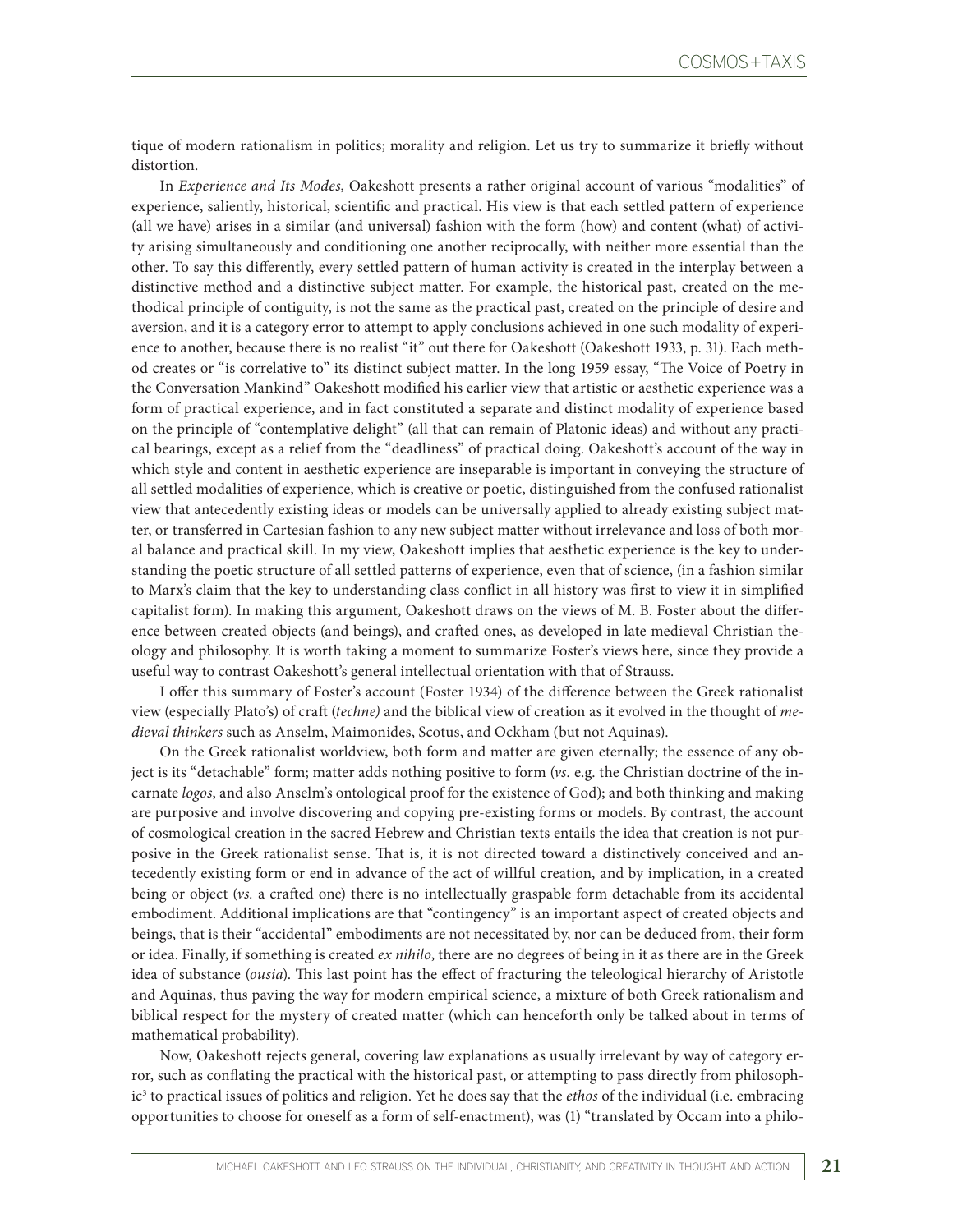sophic theory;" and was (2) converted by Pico della Mirandola from a presupposition of all moral agency, into a living disposition to cultivate the freedom to choose rather than regret it; and (3) received its "classic expression" in Montaigne's *Essais*, especially in Montaigne's own lines that "'it is something almost divine for a man to know how to belong to himself'" (Oakeshott 1975, pp. 240-41).

It is worth lingering a bit over Montaigne's essays, in order to bring out a fundamental difference between Montaigne and Aristotle, about which things may be intelligently done for their own sake, rather than for instrumental or other reasons. (This contrast will also be useful in highlighting another difference between Oakeshott and Strauss over the theory-practice relationship).

As is generally known, at the age of thirty-eight, the minor, aristocratic, occasional negotiator for Henry IV, and two-term mayor of Bordeaux, Michel de Montaigne, retired to his study (whenever possible) to write and revise a three-volume work of essays about himself and his thoughts on a variety of human themes. Arguably the unifying theme of these essays is the attempt to find contentment or psychic harmony through eschewing as much as possible *complicated* instrumental goals and constructing one's life around *mundane* activities which could intelligently be done *for their own sake*, such as friendship and conversation (see Coats, 2004, Chapter 2). And, even where instrumental goals were unavoidable (as in mayoral duties) Montaigne recommended performing them in as ritualistic way as possible, rituals being human institutions most susceptible of performance in the present moment and for their own enjoyment. A recurrent theme in the essays is Montaigne's relation with his own interior life and self-enactment rather than with the public mask; "Montaigne and the mayor of Bordeaux have ever been two" (Coats 2004, p. 19). And Montaigne's reason and justification for this orientation and pre-occupation, is not the explicit scholastic argument that in a created being essence and accident are inseparable, but rather that his interior life is unique and his alone, which amounts implicitly to the same idea.

It is in this idea of doing things for their own sake (individual contentment), that it becomes clearer why Oakeshott refers to Montaigne as the "classic expression" of the *ethos* of individuality. Or, more specifically, in Montaigne's view of which kind of activities can be done for their own sake, and how it differs from that of Aristotle especially. Arguably, Montaigne has drawn upon Augustine's reflections on the incarnation of the divine *logos*, and upon the Trinity of the divine, as the basis for his (Augustine's) criticism of the classical ontological dualism of the Greek rationalists, Plato and Aristotle, and its failure to see that there is nothing inherently corrupting or fatal in *matter*, and hence there is no unbridgeable hiatus in the human being between body and soul, between sense impression and thought.<sup>5</sup> For this reason, in the views of both Montaigne and Oakeshott, there are activities which can be done for their own sake, other than Aristotelian contemplation or *Theoria.*<sup>3</sup> In Augustine's view, time, space, matter and form are not merely hindrances and "causes," but gifts or opportunities for individual enactment and disclosure in the secular realm, and it is toward the meaning of human conduct that the limited powers of a creature of body and soul immersed in time should properly be directed. Here is Oakeshott's own more secular version of this Augustinian (and Montaignian) insight:

What has to be reckoned with in is an historic disposition to transform this unsought freedom of conduct from a postulate into an experience and to make it yield a satisfaction of its own . . . the disposition to recognize imagining, deliberating, wanting, choosing and acting not as costs incurred in seeking enjoyments but as themselves, enjoyments, the exercise of a gratifying self-determination or personal autonomy (Oakeshott 1975, p. 236).

As for Oakeshott's view of the relationship of Christianity to the *ethos* of individuality, he shares the general view of philosophers from Hegel to Heidegger that the emphasis on an evolving subjective freedom owes its origins to Western European Christian civilization. And even Strauss would appear to agree in saying that modern philosophy is the secular form of Christianity. (Although he later adds into the mix, Aristotle's explicit formulation of the moral virtues.) Yet, Oakeshott's general approach to the genesis of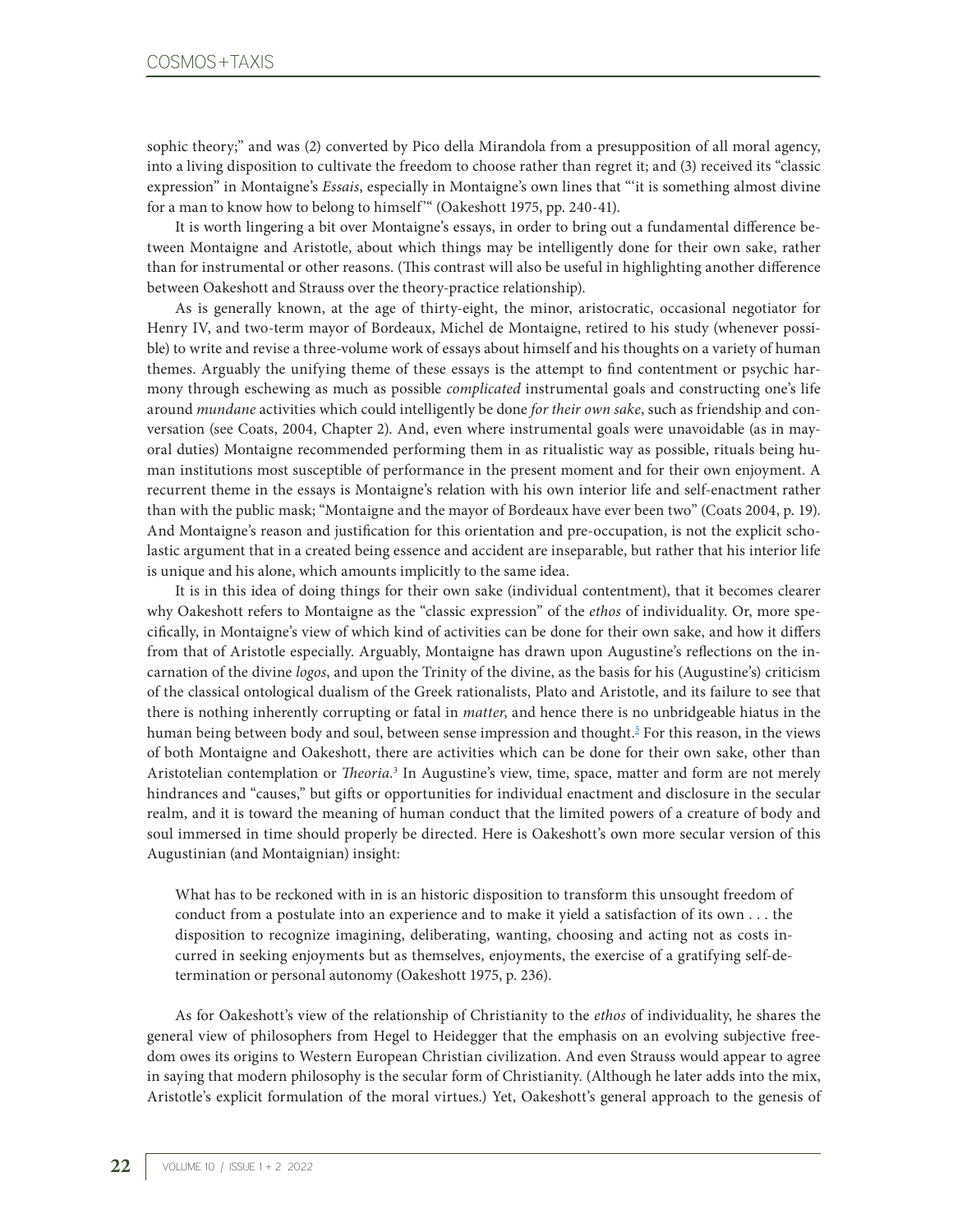the *ethos* of individuality is skeptical and mystical--he simply notes that at some point a discernable pattern arose of numbers of individuals choosing to *embrace* as a way of life the freedom postulated in human moral agency. And although Oakeshott in his hyperbolic moods rejects the view that there are any essential themes in an evolving Christian Western European civilization, in our characterization of his thought we note his *contingent preference* for the ideal and practice of the political state as a loose civil association of individuals, each pursuing a unique destiny, *versus* the view of the analogy of the state as a community in pursuit of a common substantive purpose, with the worth of particular individuals bound to their authority, power and status in the achievement of that goal. We have also noted Oakeshott's ontological and epistemological claim (not merely a contingent preference) that (1) the universal structure of all human experiential reality, and its various settled modalities, is poetic or creative, with the form and content of each modality (history, science, practice, and aesthetic experience) arising simultaneously and conditioning, one another reciprocally; and (2) by implication that the creative structure of all experiential reality is discernible most clearly in aesthetic experience; and (3) the blindness of all rationalism, especially modern rationalism, is to ignore that structure in an overestimation of the capacity of conscious intellect to control, at the cost of genuine practical and productive skills, as well as moral balance.<sup>4</sup>

III.

At this point, let us take these thematic summaries of the two thinkers' differences and see what light they shed on McIlwain's themes. McIlwain has written an intellectual history the logic of which is often driven by the concerns of an impressively vast amount of surveyed secondary scholarship from various "camps" or schools of thought. Yet this means that if an issue (such as the Straussian silence on the Romans), has not been discussed in the respectable secondary literature, it is less likely to come up in the book's narrative. I would like to propose a more pointed narrative about Strauss's critique of Western European civilization than the book does (in proceeding as it does incrementally from secondary literature to secondary literature about the two thinkers), and then see if McIllwain's narrative can accommodate my narrative.

In my view, Strauss's comprehensive project (like Luther's, for different reasons) is to *unravel*, so to speak, the Aquinian synthesis of Jerusalem and Athens, so that other more communitarian (Abrahamic) cultures do not have to go through the assimilative Liberal "ordeal of civility." Strauss proposes in justification of this project that it is the *tension* between the two cultures which has provided the vitality of the West (like the taut Nietzschean bowstring or the ancient Stoic *tonos*), and that the West is in the danger of losing that dynamic vitality if either side of that polarity were to collapse. And *tension* is contrasted in Strauss's account with the misguided Roman and neo-Roman attempt at synthesis and harmony of the two inheritances. From the synthetic Aquinian viewpoint, the divinity is revealed to be a mixture of both creative will and intellect; from the Straussian (and Maimonidean) perspective the biblical God of creation cannot be synthesized or harmonized with the Aristotelian *intellective* divinity thinking or contemplating itself. The philosophic life and the life of faith in divine revelation occur in different camps, so to speak, in tension with one another but also open to dialogue over their respective cosmological claims.

Strauss's account of Western modernity and modern philosophy starts with Machiavelli's "anti-theological ire" to overthrow the Aristotelian teleological hierarchy of intellectual and moral virtue which Aquinas completed with the theological virtues (under the Church's guidance and control), and offer in its place more earthy satisfaction to the masses, through more realistic and *lowered* goals. In this account Locke (and Hobbes) were merely secret Latin Averroists serving as Machiavelli's "foot soldiers" to make his project milder and more palatable through commercial provision of more commodious living for the "many." For Strauss, then, it has been the corrupting effects of otherworldly and unrealistic Christian moral perfectionism, which resulted in both a corrupt clerical hierarchy, as well as the immoral Machiavellian counter-reaction to the political and moral vacuum created by centuries of Christian institutions.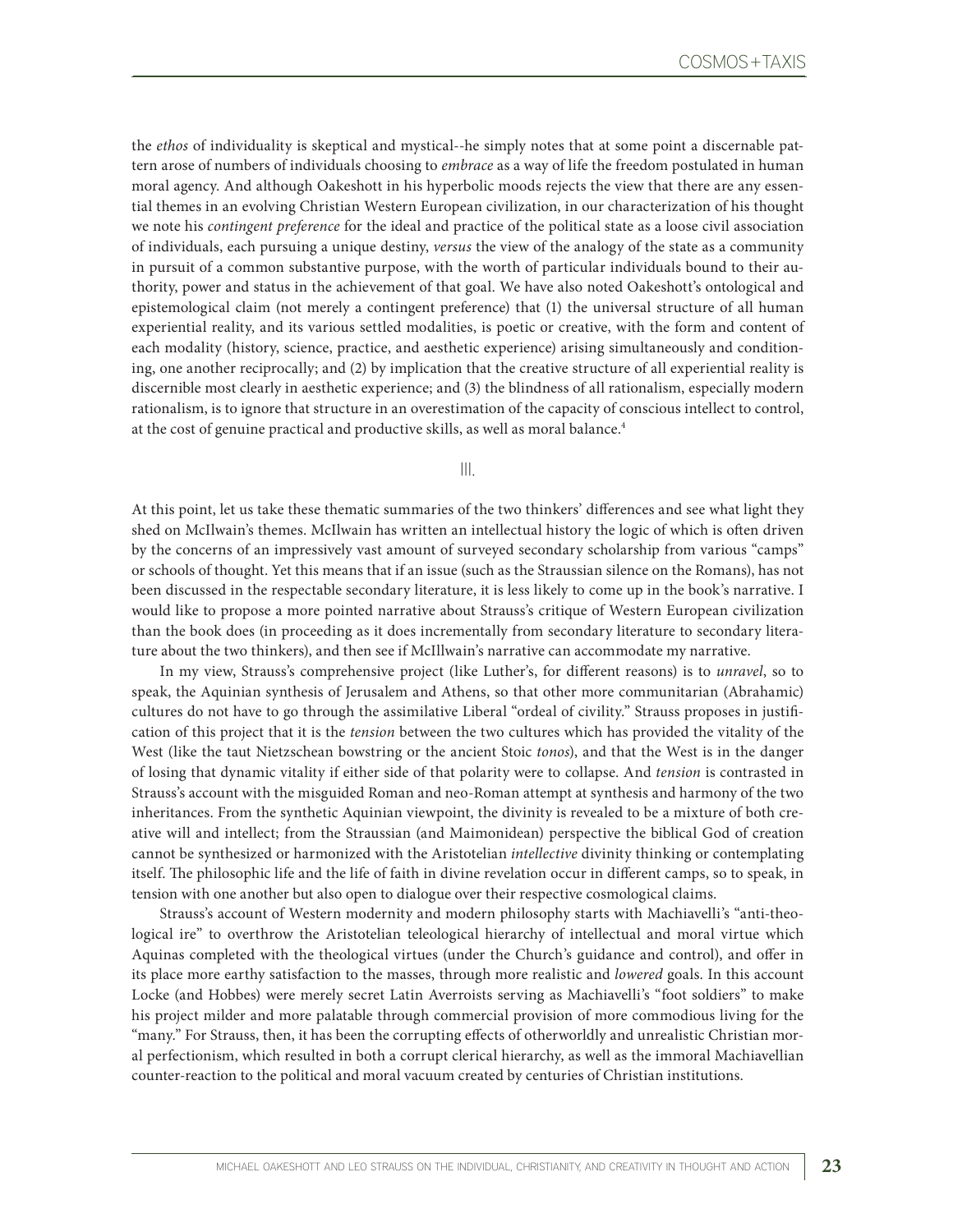How different is Oakeshott's perspective on all of this. For one thing, since he does not share Strauss's view of the political influence of philosophic thought in general, he begins his critique of modernity's excesses by focusing on the intellectual blindness of Bacon and Descartes, (not Machiavelli and Hobbes) and their rationalist and scientific project to remake the world through antecedently conceived "models" with the attendant loss of moral balance and practical skill we have already noted. He sees Machiavelli, for example, as the author of a rationalist manual for governance intended as a crib for new and inexperienced rulers; of Locke as the author of a crib for a new political class; and of Marx and Engels the authors of the "most stupendous" of our political rationalist cribs, intended for the politically inexperienced masses.

Oakeshott also sees one source of individualism in the Roman inheritance in European culture, a subject on which Strauss is largely silent, except for a critical three paragraph review of Charles McIlwain's classic work, *Constitutionalism, Ancient and Modern* (1940). Oakeshott draws upon the Roman and Ciceronian view of the republic as a loose civil association of individuals pursuing their own goals for family and state glory while observing the general requirement to keep faith with "old ways" (*mos maiorum*), in constructing his well known dichotomy between "civil association" (*a*'la Rome), and "enterprise association" in pursuit of a common purpose (*à la* Athens). One cannot help but wonder if Strauss and his students are not silent on Roman and Ciceronian criticism of Plato's elevation of the contemplative over the practical life because it might detract from the rhetorical force of Strauss's account of Christian and later bourgeois influences in his indictment the Machiavellian project. In contrast to Oakeshott, we might also note in passing the Straussian silence on the Roman achievement of a detailed body of legal procedure, forensic rhetoric, and rules of evidence to protect individual rights, and property, in contrast to Athenian judicial practice which tried the accused by huge juries influenced by whatever rhetorical tropes could influence their minds on the day of the trial ("the court of public opinion").

Now, the general concern I have meant to raise is whether David McIlwain's project to find overlapping agreement between Oakeshott and Strauss in the interest of fostering anti-millennialist political moderation must be qualified by their respective differences over the status of the late medieval and modern social, moral and legal achievement of the institution of the individual as the basic social unit, rather than the family, or community or social caste. This institution is arguably the incremental realization over two millennia of the Pauline claim that individual choice is a necessary component of morality, and that the assent of the individual conscience is more important in morality than strict adherence to the letter of the law.

Arguably, this perspective has *replaced* in Western civilization the ancient Platonic and Aristotelian orientation toward justice as based upon the fundamental inequality of human beings in hierarchically ordered communities such as the ancient *polis*; and in its place, slowly substituted a view of the moral equality of all individuals as the basis for justice and all political orderings. In my view, Strauss is explicitly critical of this Pauline project for its unsustainability, and its prejudice toward superior talent, and toward communitarian moralities of social status. Oakeshott, on the other hand, has chosen to cultivate the individualist *ethos* which arose in the conversion of a postulate of moral agency into a way of life, both for its own enjoyment, and its implicit agreement with the Pauline view that coerced morality is a contradiction in terms. So, the question I think is raised (but not answered) by McIllwain's project is whether some of the similarities in certain views of the two thinkers can ever be more than a timely alliance of convenience, given their fundamental disagreement over the importance and desirability of the Western achievement of what the Oxford political philosopher, Larry Siedentop, calls "the institution of the individual," as developed first in canon law and reflection (especially Ockhamite) from the twelfth to the fourteenth centuries, and repeated (with modifications) in the modern Liberal project from Hobbes, to Locke, to Rousseau.<sup>5</sup> And as a corollary question, can the animating *tension* in Strauss's Jerusalem-Athens polarity sustain itself if the individualist element of the biblical inheritance is discredited by its more corporatist and communitarian elements through two centuries of ubiquitous, reductionist critique of "the individual," slowly effacing public memory of its religious and moral origins? Can Oakeshott's eloquent efforts at recalling the moral aspects of the liberal, individualist *ethos* in the face of these critiques be more than an echo of Hooker's 17th century ded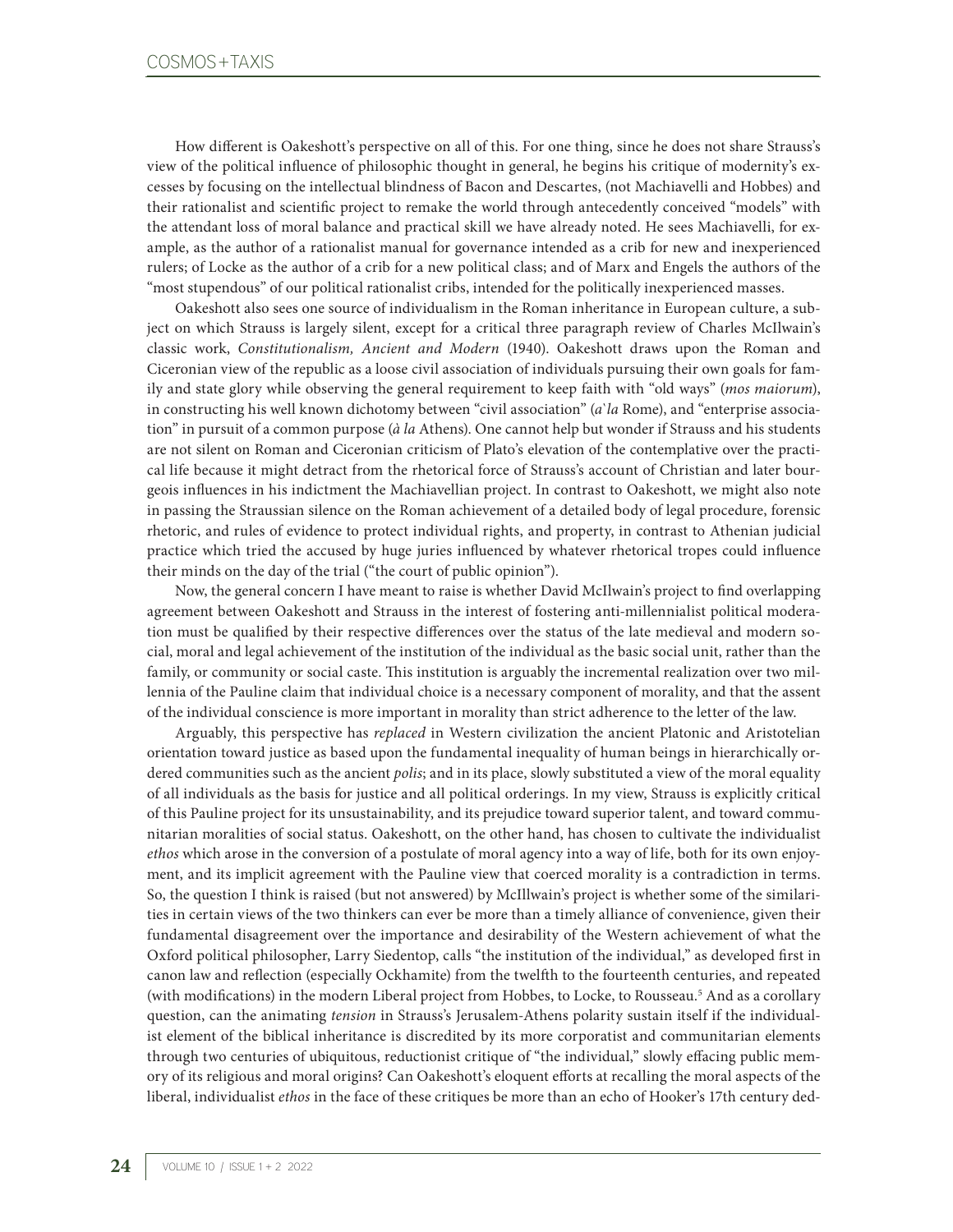icatory remarks that "posterity" may know we did not allow these things to pass away (unnoticed) as in a dream?

Strauss once said of Machiavelli's rhetorical strategy that people might not suspect a bold man of being even bolder still. Is it too much to ask if Strauss's comprehensive project may not have been something bolder (1) through his silence on the Roman, medieval and Protestant influence in the creation of the legal and cultural institutions of the individual, and (2) in his reductionist attempts to set Hobbes and Locke against the tradition they helped to generate. That is, not merely to unravel the Aquinian synthesis, but to reorient Western political theory entirely? That is, to move it away *from* the view that Western civilization evolved through pragmatic Roman and neo-Roman efforts to synthesize and stabilize its classical and biblical inheritances, *to* the view that it had always been a dialogue between Athens and pre-Christian Jerusalem, with the Roman and later Christian inheritance simply a footnote to the latter? And if this is only partially correct about the Straussian project, wouldn't some of the areas of agreement between Oakeshott and Strauss developed in David McIlwain's book require to be qualified as simply expedient given their profound differences over the importance of the institution of the individual, as well as over the proper role of conscious intellect and rationalist planning in balanced and skillful morality and law? An exception to this generalization might be their tacit agreement over the importance of prudence (*phroneisis)* in moving from theory to practice in political life, and of liberal education as well.

To rehearse this critique of McIlwain's generally sound, interesting and scholarly thorough book, he declines (prudentially?) to inspect the extent to which Strauss's criticisms of modernity derive from his critique of the effects over time of perfectionist Christian morality (including the Aquinian incorporation of Aristotelian moral virtues), as well as the long-range effects of the Christian symbolism of the incarnate *logos.* In the former case, by Strauss's lights, this moral perfectionism evoked the Machiavellian and neo-Machiavellian (Hobbes and Locke) reaction to it, reducing politics to simply efficient causality. In the latter case, the symbolism of the incarnation (the *logos* become material) led over time for Strauss to both millennialist ideologies and modern empirical science. By contrast, Oakeshott's Hegelian view of philosophy as properly an endeavor of understanding rather than cultural influence, permitted him to treat Christianity as an entire civilization to be historically appreciated for certain of its achievements, in particular what Siedentop calls "the institution of the individual." And as well, for Oakeshott, the excesses of modernity are more attributable to over-estimation of the capacity of abstract intellect and reason to regulate political and social life in a balanced and healthy way, given its blindness to the poetic or creative structure of experiential reality (a failing evident in even Platonic rationalism). To conclude, then, on a summary note of difference: for Strauss the "creative" (the conflation of the theoretical, political and the productive lives) is the cause of "modern darkness;" for Oakeshott appreciation of the creative or poetic structure of reality is an antidote to modern rationalist and ideological disorders.<sup>6</sup>

## NOTES

- 1 Oakeshott's general view of philosophic activity is similar to Hegel's in that it is not a guide to practical activity, except perhaps in a negative sense like Socrates' *daimonion* which told him only when *not* to do something.
- 2 For development of this theme, see the hundred-odd pages on Augustine in Cochrane 1944.
- 3 For discussion of this theme see Zuckert and Zuckert 2014, pp. 163-164; for a critical reply see Coats 2019, pp. 71- 72. In my view Aristotle is speaking loosely in the *Ethics* when he says on occasion that moral virtue can be for its own sake, intending only to distinguish it from craft and production, not suggest it can be solely for its own sake as in the case of *Theoria*.
- 4 For development of these themes see my essay "Oakeshott, Strauss and the Romans" in Coats 2019, pp. 66-80.
- 5 Siedentop provides a detailed summary of medieval canon law and reflection on the individual. He is keen on the distinction between "the individual" (a moral notion) and "individuality" (an aesthetic notion), a distinction Oakeshott does not make. Siedentop also observes that the nominalists such as Ockham began to revise the